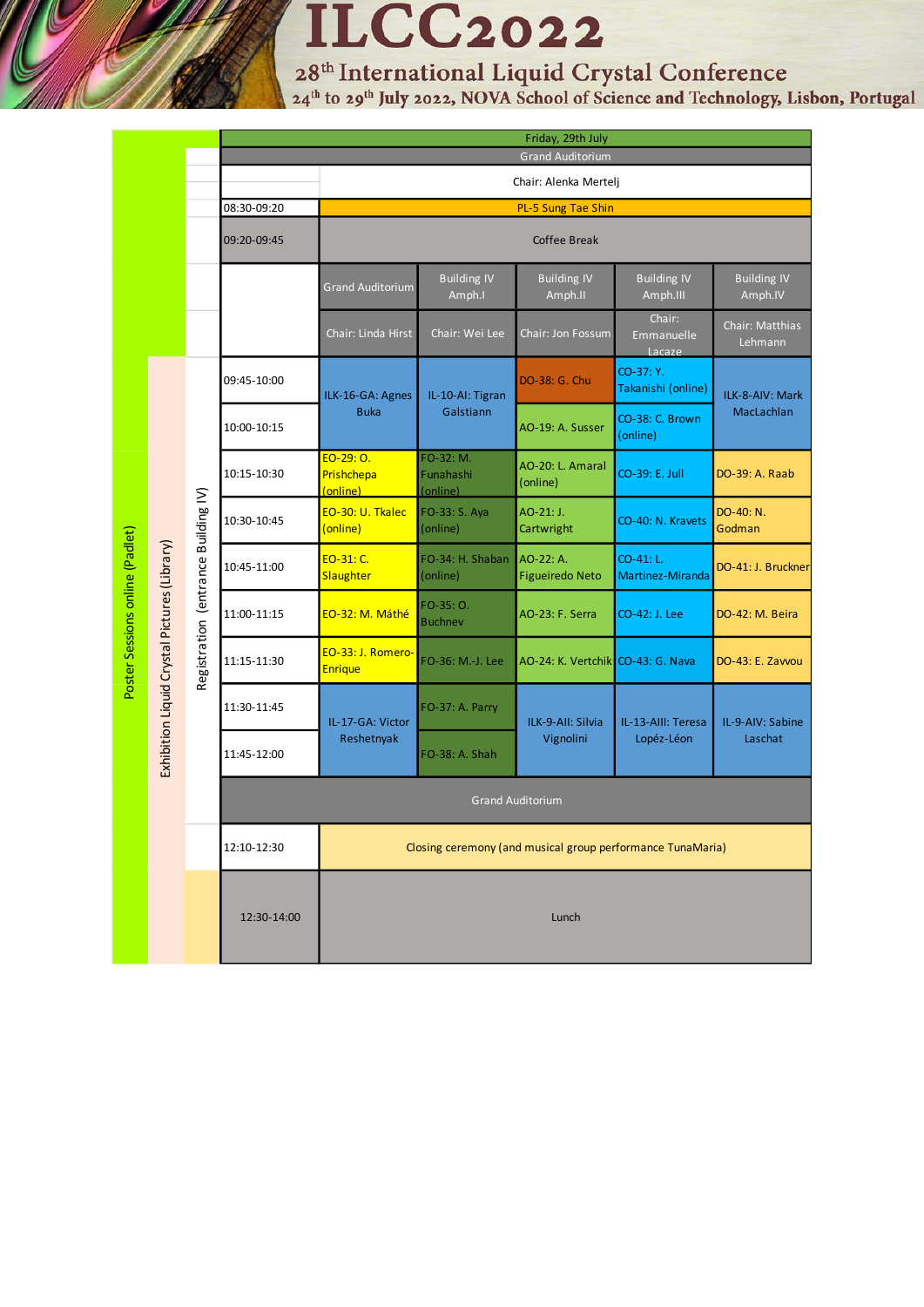

# **Friday, July 29, 2022**

### Room: **Grand Auditorium**

08:30-09:20

**Chair: Alenka Mertelj**

**PL-5** - "*Envisioning Future Video Displays*" S.T. Shin.

Coffee Break

### 09:45-12:00 **Chair: Linda Hirst**

**ILK-16-GA** - "*Topology in lens shape geometry*" A.A. Buka; M.T. Mathe; P. Salamon; Z. Karaszi; A. Jakli.

**EO-29** - "*Evolution of periodic cholesteric structure with planar-conical boundary conditions in electric field*" O. Prishchepa; M. Krakhalev; V. Rudyak; V. Sutormin; V. Zyryanov.

**EO-30** - "*Topological states and transitions in flowing nematics*" U. Tkalec; T. Emeršič; R. Zhang; S. Čopar; Ž. Kos; J.J. de Pablo.

**EO-31** - "*Rheological Behavior of Shape-Changing LC Drop Suspensions*" C.G. Slaughter; Z. Liu; W-S. Wei; C. Osuji; A.G. Yodh.

**EO-32** - "*Electric field induced surface instability in a ferroelectric nematic material*" M.T. Máthé; A. Buka; A. Jákli; P. Salamon.

**EO-33** - "*Orientational transition in nanobridges of nematic liquid crystals in slit pores.*" J.M. Romero-Enrique; L.F. Rull.

**IL-17-GA** - "*Modelling Surface Plasmon Spectra of an ITO Nano-Ribbon Grating Adjacent to a Liquid Crystal Layer*" V.Y. Reshetnyak; V.I. Zadorozhnii; I.P. Pinkevych; T.J. Bunning; D.R. Evans.

# 12:10-12:30 Closing ceremony

12:30-14:00 Lunch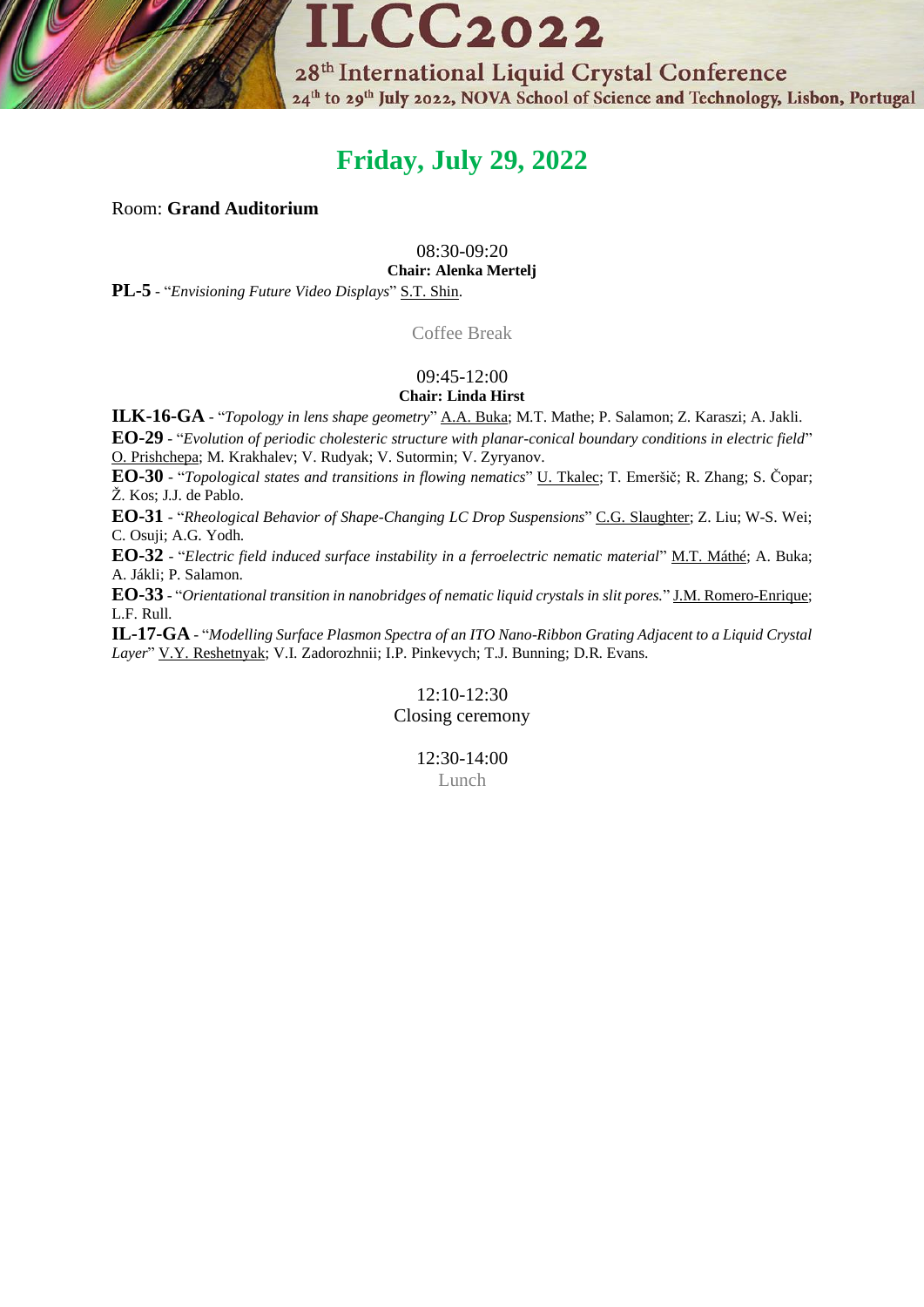

### Room: **Building IV – Amphitheater I**

### 09:45-12:00

**Chair: Wei Lee**

**IL-10-AI** - "*Recent progress in large aperture liquid crystal lenses*" T. Galstian; A. Pusenkova; O. Sova. **FO-32** - "*High Open Circuit Voltage in Double Chiral Ferroelectric Liquid Crystals Comprising an Extended*  −*Conjugated Unit*" M. Funahashi.

**FO-33** - "*Non-classic quasi-phase-matching of nonlinear three-wave-mixing realized by helielectric nematics*" S. Aya; M. Huang; X. Zhao; H. Xu; R. Xia; J. Kougo; H. Long.

**FO-34** - "*Label-Free Bioassay Based on a Nematic Aqueous Solution of a Food Coloring Dye*" H. Shaban; M.- J. Lee; W. Lee.

**FO-35** - "*Controlling Tamm Plasmons with Liquid Crystals*" O. Buchnev; A. Belosludtsev; V. Reshetnyak; D.R. Evans; A.V. Fedotov.

**FO-36** - "*Liquid Crystal-Based Single-Substrate Biosensors as Next-Generation Point-of-Care Testing Devices*" M.-J. Lee; W. Lee.

**FO-37** - "*The Design of Novel Liquid Crystal Droplets as Biosensors*" A.A. Parry; H.F. Gleeson; S.D. Evans; D.A. Paterson; P. Bao; J.C. Jones; S.A. Peyman; J. Sandoe; R. Bushby.

**FO-38** - "*Mechanically stabilized discotic liquid crystals via UV-crosslinked reactive nematogen manifest effective drift mobility of charge carriers accompanied by enhanced dielectric properties*" A. Shah.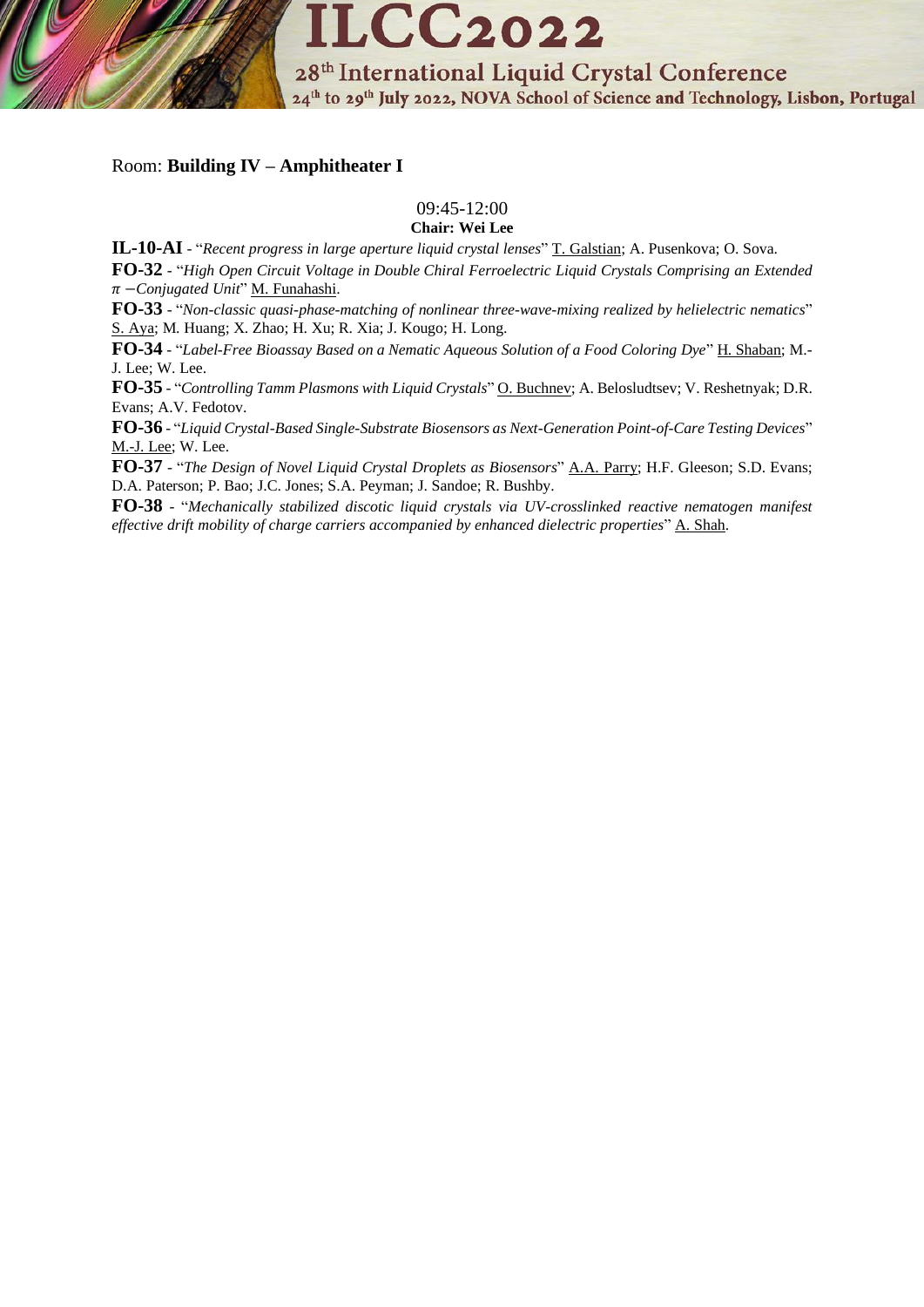**ILCC2022** 28<sup>th</sup> International Liquid Crystal Conference 24<sup>th</sup> to 29<sup>th</sup> July 2022, NOVA School of Science and Technology, Lisbon, Portugal

## Room: **Building IV – Amphitheater II**

# 09:45-12:00

**Chair: Jon Fossum**

**DO-38** - "*Liquid-Liquid Phase Separation in All-Aqueous Liquid Crystal Colloids: Binary Polymers meets Selfassembled Nanocellulose*" G. Chu; O.J. Rojas.

**AO-19** - "*Co-Revolving Topological Defects in a Nematic Liquid Crystal*" A.L. Susser; S. Kralj; C. Rosenblatt.

**AO-20** - "*Studies of some bio-inspired Liquid Crystals*" L. Amaral.

**AO-21** - "*Liquid Crystals in Biomineralization*" J.H.E. Cartwright.

**AO-22** - "*Structure and local order of lyotropic cholesteric calamitic phases: The effect of the chiral molecule*" A.M. Figueiredo Neto; O.R. Santos; D. Reis; A.G. Oliveira-Filho; C.L.P. Oliveira.

**AO-23** - "*Topological Defects in Cell Monolayers*" F. Serra; M.S. Kim; M. Pittman; Y. Chen; K. Endresen.

**AO-24** - "*Order and disorder in DNA toroids*" K. Vertchik; C. Messaoudi; S. Trépout; A. Leforestier.

**ILK-9-AII** - "*Biomimetic colour engineering form nature to applications*" S. Vignolini.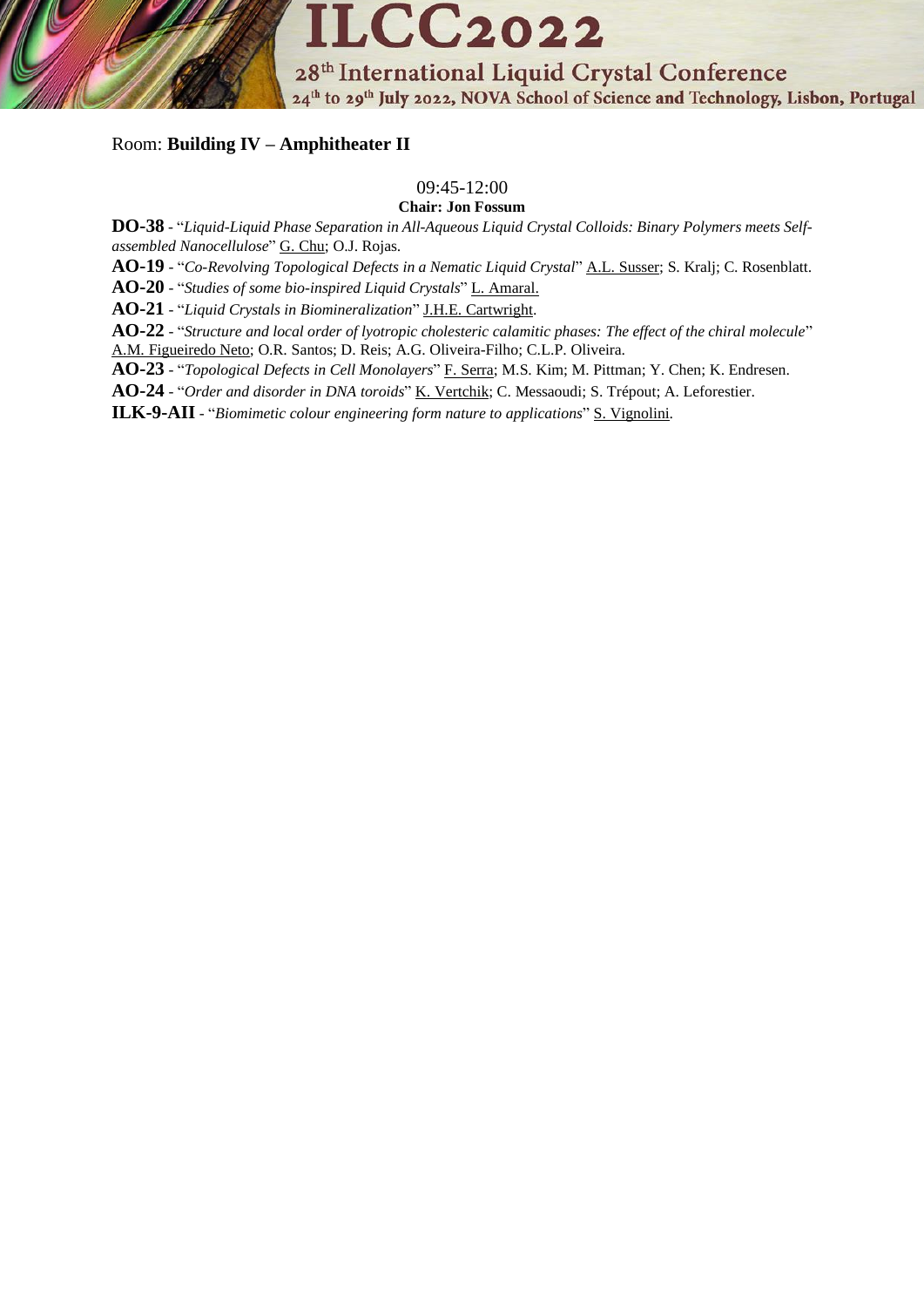

### Room: **Building IV – Amphitheater III**

#### 09:45-12:00

### **Chair: Emmanuelle Lacaze**

**CO-37** - "*New structure formation induced by nano-scale phase separation composed of a bent-core liquid crystal and rod-like cholesteric liquid crystal mixtures*" Y. Takanishi; F. Araoka; H. Iwayama.

**CO-38** - "*Electrically controlled topological micro cargo transportation*" C.V. Brown; A.S. Bhadwal; N.J. Mottram; A. Saxena; I.C. Sage.

**CO-39** - "*Geometrical control of colloidal liquid crystal alignment and dynamics*" E.I.L. Jull; G. Campos-Villalobos; M. Dijkstra; L. Tran.

**CO-40** - "*Convertible generation of localized umbilics*" N. Kravets; E. Brasselet.

**CO-41** - "*The Effect of the Buried Surface on the Structure and the Transport of Charges in Liquid Crystal Organic Photovoltaics*" L.J. Martinez-Miranda; M.F. Borunda.

**CO-42** - "*Viscoelastic effects of a local flow in nematic liquid crystals by a single rotating particle*" J.Y. Lee; J.H. Lee; B. I. Lev; J.H. Kim.

**CO-43** - "*Ferroelectric nematics in microchannels: switching and propagation of order*" G. Nava.

**IL-13-AIII** - "*The intricate dance of topological defects in confined active nematics*" T. Lopez-Leon.